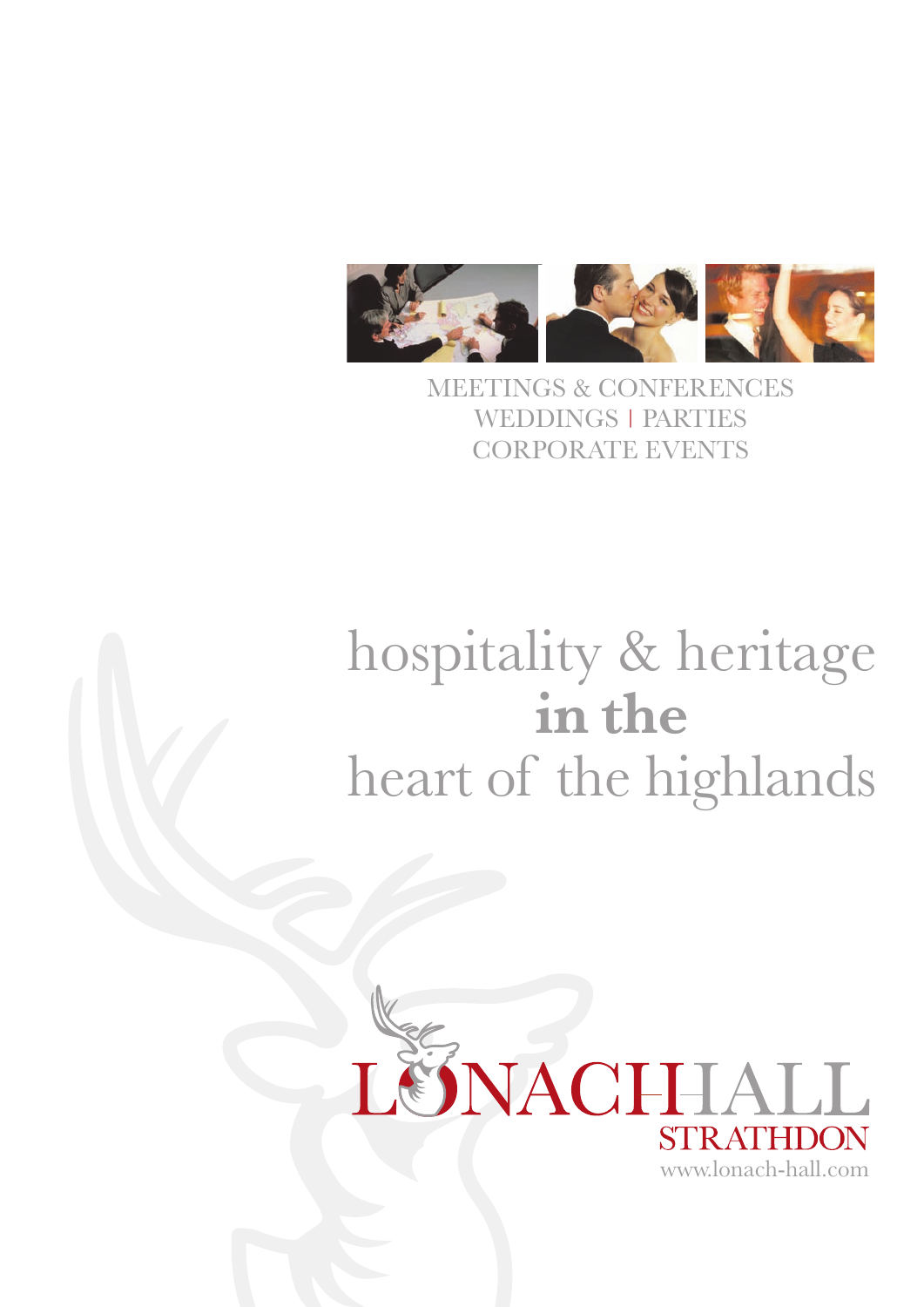

## Hospitality and Heritage in the Heart of the Highlands

The Lonach Hall is a historic building recently restored and refurbished to award-winning standards. It is a unique, flexible facility, situated within the Cairngorms National Park in the friendly community of Strathdon, just 45 miles west of Aberdeen. Its hillside location gives stunning views across the river and strath to the surrounding countryside.

The Hall complex offers superb facilities and is a focal point for the local community. It is also ideal for a wide range of events.

### History and restoration

The Lonach Highland and Friendly Society was founded in 1823 to preserve the Highland dress and the Gaelic tongue, and in 1836 the Society agreed to hold a Highland Gathering. The original Hall was built in 1845 to provide "the opportunities and locality for a building wherein both business and recreation may be pursued" and the Main Hall was added in 1896. Today, the Society continues to flourish, drawing its members from the Strathdon community, and the annual Lonach Gathering, on the 4th Saturday in August, has become one of the friendliest and most spectacular of all Highland Games.

A two-phase project to restore the Hall recently added a new community hall (the Upper Hall), a multi-purpose room (Committee Room), kitchens and lift, and artistic decorated banisters created by local sculptors Helen Denerley and Louise Gardiner. Restoration of the magnificent barrel-vaulted Main Hall was completed in 2006, with additional work undertaken in 2007 to landscape the immediate surroundings. The high standard of restoration has won awards from Aberdeenshire Council and the UK Federation of Master Builders. Funds to achieve the high quality restoration were raised from the local community, through the Society, from the European Regional Development Fund, Aberdeenshire Council, the Heritage Lottery Fund and Landfill Tax Credit Scheme.











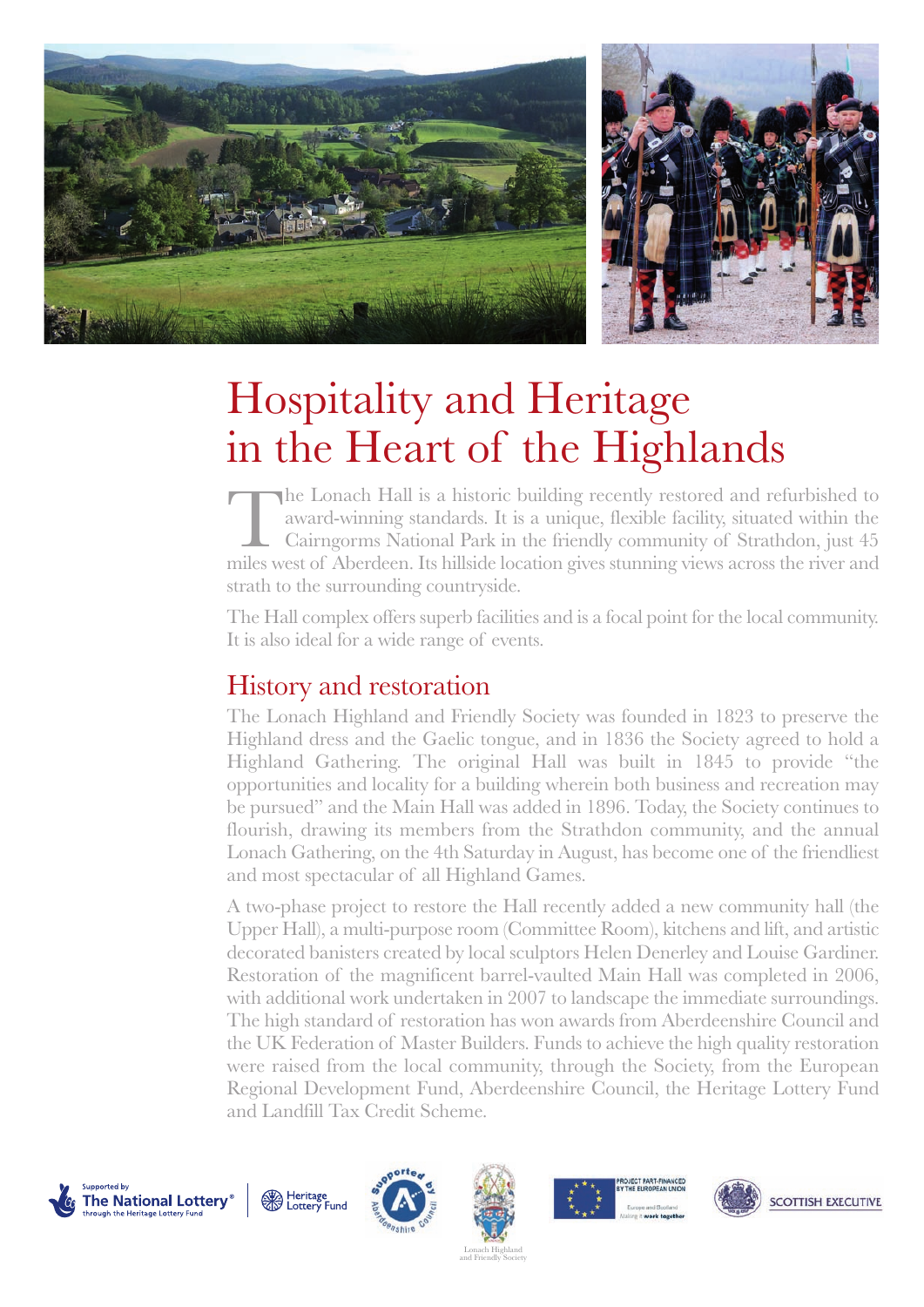

# Meetings and Conferences

The Lonach Hall is an ideal location for meetings, small conferences and training courses, and the outlook from the Hall can also be truly inspirational, particularly for events concerning the environment, conservation, wi training courses, and the outlook from the Hall can also be truly inspirational, particularly for events concerning the environment, conservation, wildlife, agriculture and forestry, and also arts, culture and heritage.

It is a refreshing country location for corporate meetings and courses, where getting away from it all can help to concentrate minds, and invigorate delegates.

The Fact File overleaf gives more detailed information.

# Weddings and Events

The Lonach Hall lends a very special atmosphere to weddings, parties and events, with exclusive use allowing maximum flexibility. The whole complex is licensed for civil weddings, so the ceremony can take place in any part of the Hall. The Upper Hall is ideal for the wedding or civil partnership ceremony itself, with the Committee Room offering a private area for the bridal party, and the Main Hall a stunning venue for the reception and party. Tartan, available to drape within the Hall, adds to its unique character. Outside, there is a choice of photo backdrops: the Hall itself, open countryside, the ruins of 16th Century Colquhonnie Castle, or the new garden.

For parties and corporate events, the Upper Hall can be a "quiet area" or feature a different programme of music or entertainment.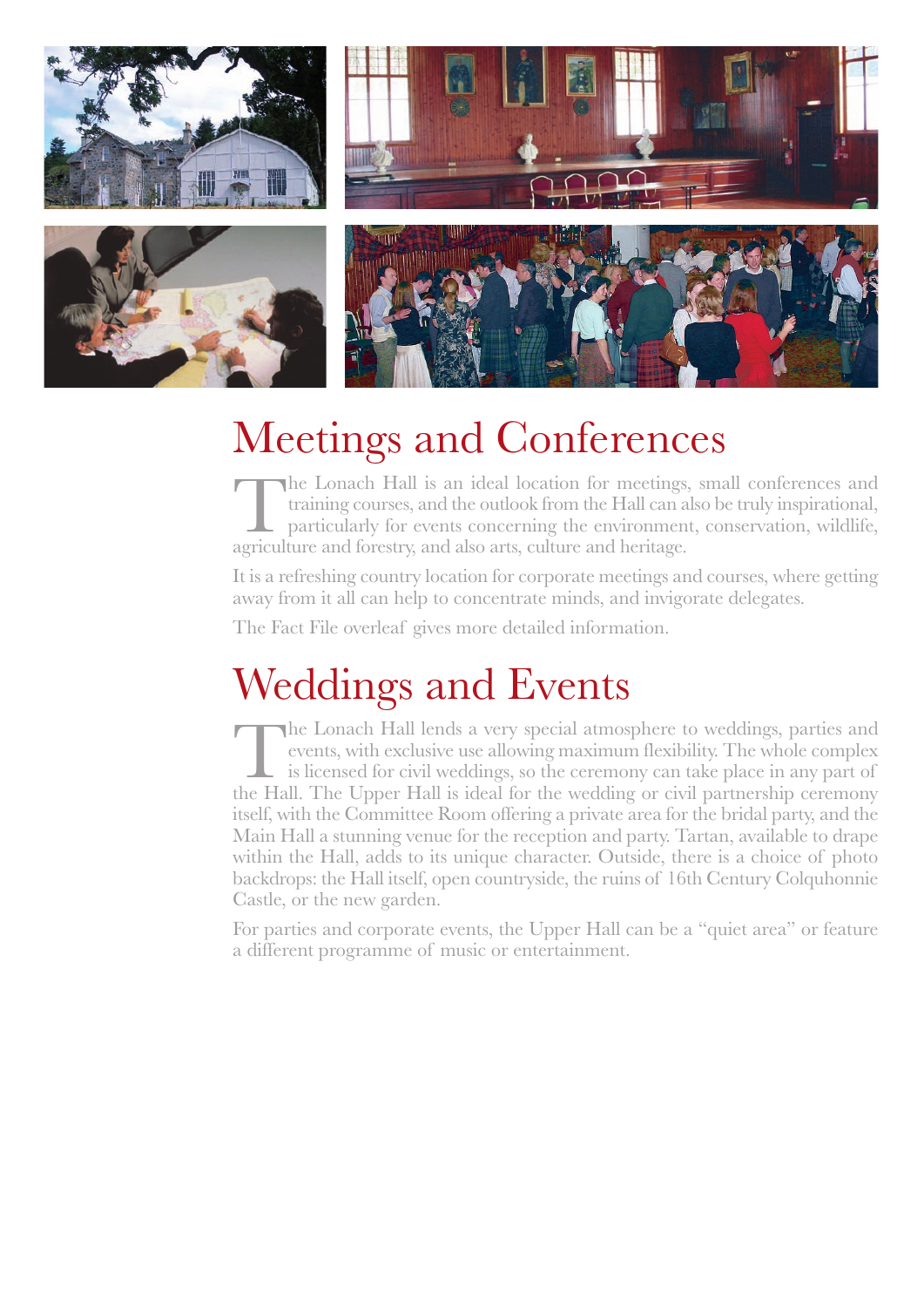







### Fact File

#### MAIN HALL

- 21.5m x 11.8m (including main stage)
- Floor area: 214.4 sq m (excluding both stages)
- Minimum height: 4.47m (to steel ceiling ties)
- Adjacent kitchen with fridges etc
- 2 stages
- Sockets for amplifiers for discos, etc
- Basic PA system
- Full audio visual equipment can be hired in
- Maximum capacity:

Banquet-style 200

- 9.05m x 10.06m
- Floor area: 95.6 sq m (excluding entrance area)
- Ceiling height: Max 2.7m, min 1.97m
- Small serving kitchen within the room
- Maximum capacity: Theatre-style 80

Open square 50 Banquet-style 70

### COMMITTEE ROOM

- 7.6m x 4.4m
- Floor area: 33.4 sq m
- Ceiling height: 2.7m
- Small kitchen area within the room
- Maximum capacity: Theatre-style 25

Board room 20

#### BREAKOUT ROOMS

The Foyer and Office may be used in addition to the rooms detailed above. **CATERING** 

This can be arranged in either the Main Hall or Upper Hall.

EQUIPMENT AVAILABLE

- Data projector & screen
- Laptop with PowerPoint
- DVD/video player

The total capacity of the Hall complex is 250, although this may be increased by using a marquee (by agreement) adjacent to the Hall.